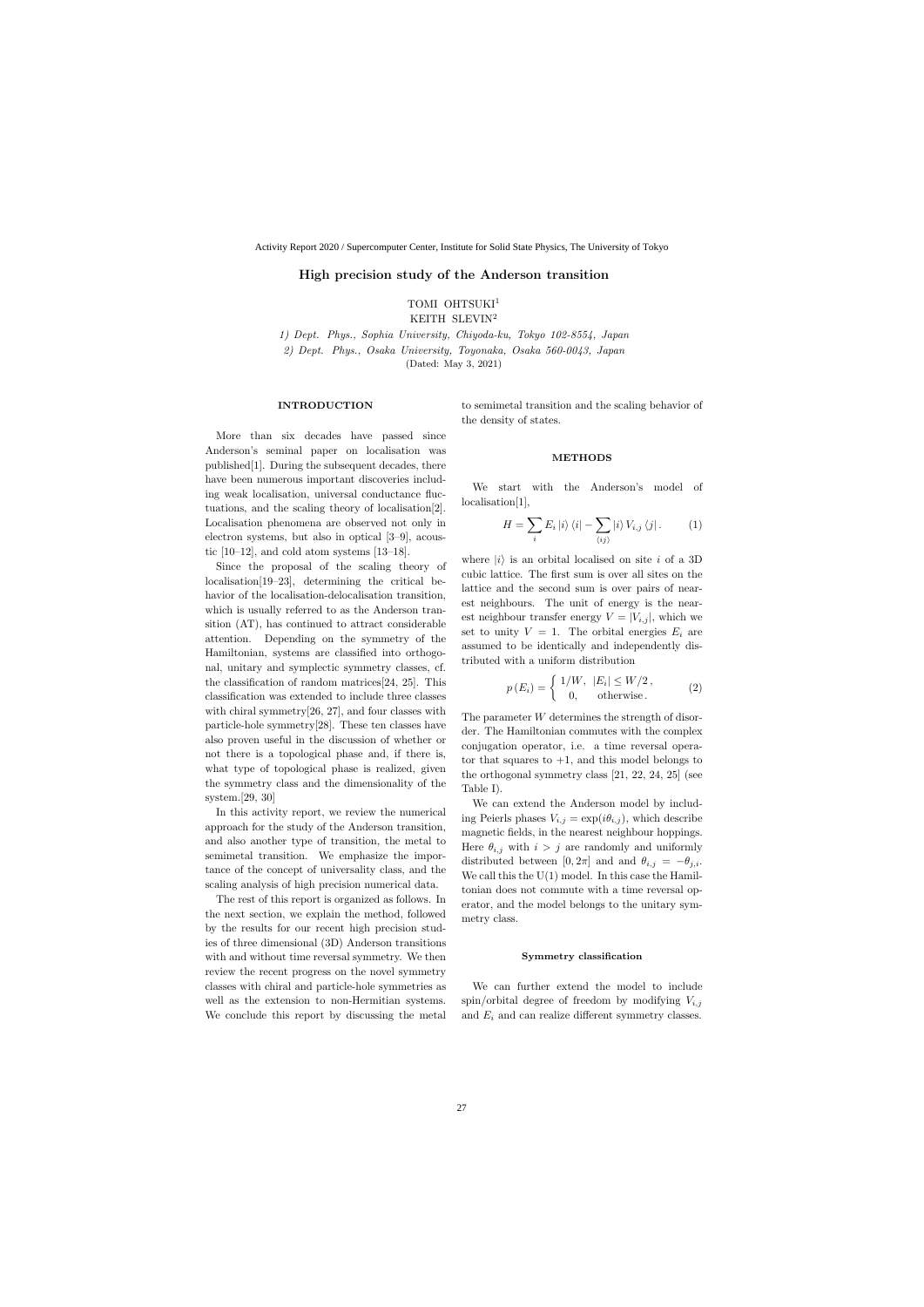Activity Report 2020 / Supercomputer Center, Institute for Solid State Physics, The University of Tokyo

| Class             | Symbol     |          | TRS PHS | CS.            |
|-------------------|------------|----------|---------|----------------|
| Unitary           | А          | $\rm No$ | No      | N <sub>o</sub> |
| Orthogonal        | ΑI         | 1        | No      | No             |
| Symplectic        | AH         | $-1$     | No      | No             |
| Chiral Unitary    | AHI        | No       | No      | Yes            |
| Chiral Orthogonal | <b>BDI</b> | 1        | 1       | Yes            |
| Chiral Symplectic | CН         | $-1$     | $-1$    | Yes            |
|                   | D          | No       | 1       | No             |
| BdG               | C          | $\rm No$ | $-1$    | No             |
|                   | DHI        | $-1$     | 1       | Yes            |
|                   | CI         | 1        | $-1$    | Yes            |

TABLE I. Classification according to TRS, PHS and CS. For TRS (PHS), 1 means  $C^T = C$  ( $C'^T = C'$ ) whereas -1 means  $C^{T} = -C(C^{T} = -C')$ . BdG means Bogoliubov-de Gennes class.

Using the unitary operators  $C, C'$  and P, we can classify the Hamiltonian according to whether it satisfies the following symmetries[29],

$$
H = CH^*C^{-1},\tag{3}
$$

for time reversal symmetry (TRS), and

$$
H = -C'H^*C'^{-1}.
$$
 (4)

for particle-hole symmetry (PHS). Systems with TRS and PHS are further classified according to whether  $C$  or  $C'$  is symmetric or antisymmetric.

We also have chiral symmetry

$$
H = -PHP^{-1}, P^2 = 1.
$$
 (5)

Note that chiral symmetry is automatic when we have both TRS and PHS.

The classification[29] is summarized in Table I.

### The transfer matrix method

One of the ways to study the Anderson transition with high precision is to calculate the quasi-one dimensional localisation length and perform a finite size scaling analysis [31–35].

We consider a system with a square cross section  $L \times L$ , which we divide into layers labelled by their  $x$  coordinate. Then the Schrödinger equation for a state vector  $|\Psi\rangle$  and energy E

$$
H|\Psi\rangle = E|\Psi\rangle , \qquad (6)
$$

is expressed in the following form

$$
\begin{pmatrix} \psi_{x+1} \\ V_{x+1,x} \psi_x \end{pmatrix} = M_x \begin{pmatrix} \psi_x \\ V_{x,x-1} \psi_{x-1} \end{pmatrix}, \qquad (7)
$$

where  $\psi_x$  is the wavefunction on the slice at position  $x$ .

$$
(\psi_x)_{y,z} = \langle x, y, z | \Psi \rangle . \tag{8}
$$

 $M_x$  is the transfer matrix defined by,

$$
M_x = \begin{pmatrix} V_{x,x+1}^{-1}(E - H_x) & -V_{x,x+1}^{-1} \\ V_{x+1,x} & 0_N \end{pmatrix} . \tag{9}
$$

For the Anderson model where we set  $V_{i,j} = -1$ , we have

$$
\begin{pmatrix} \psi_{x+1} \\ -\psi_x \end{pmatrix} = \begin{pmatrix} H_x - E & 1_N \\ -1_N & 0_N \end{pmatrix} \begin{pmatrix} \psi_x \\ -\psi_{x-1} \end{pmatrix} . \quad (10)
$$

 $H_x$  is the following sub-matrix of the Hamiltonian

$$
(H_x)_{y,z,y',z'} = \langle x,y,z \vert H \vert x,y',z' \rangle . \qquad (11)
$$

 $0_N$  and  $1_N$  are the  $N \times N (N = L^2)$  zero and unit matrices, respectively. The boundary conditions in the transverse directions influence some of the critical behavior[36]. In this report, we impose periodic boundary conditions in the transverse directions. We set the energy at the band centre, i.e.  $E = 0$ .

We note that the transfer matrix must satisfy the following relation

$$
M_x^T \Sigma M_x = \Sigma \,, \tag{12}
$$

where

$$
\Sigma = \begin{pmatrix} 0_N & -i1_N \\ i1_N & 0_N \end{pmatrix} . \tag{13}
$$

The wave-function amplitudes on the first two layers are related to the wave-function amplitudes on the last two layers as follows

$$
\begin{pmatrix} \psi_{L_x+1} \\ -\psi_{L_x} \end{pmatrix} = M_{L_x} \cdots M_1 \begin{pmatrix} \psi_1 \\ -\psi_0 \end{pmatrix}, \qquad (14)
$$

which involves the product of  $L_x$  independently and identically distributed random matrices  $M =$  $M_{L_x}\cdots M_1.$ 

The following limiting matrix exists[37],

$$
\Omega = \lim_{L_x \to \infty} \frac{\ln M^T M}{2L_x} \,. \tag{15}
$$

The limit depends on the particular sequence of random matrices, but the eigenvalues  $\{\gamma_i\}$  of  $\Omega$  are the same for all sequences ("all" means with probability one). These values are called Lyapunov exponents. From Eq. (12) these eigenvalues occur in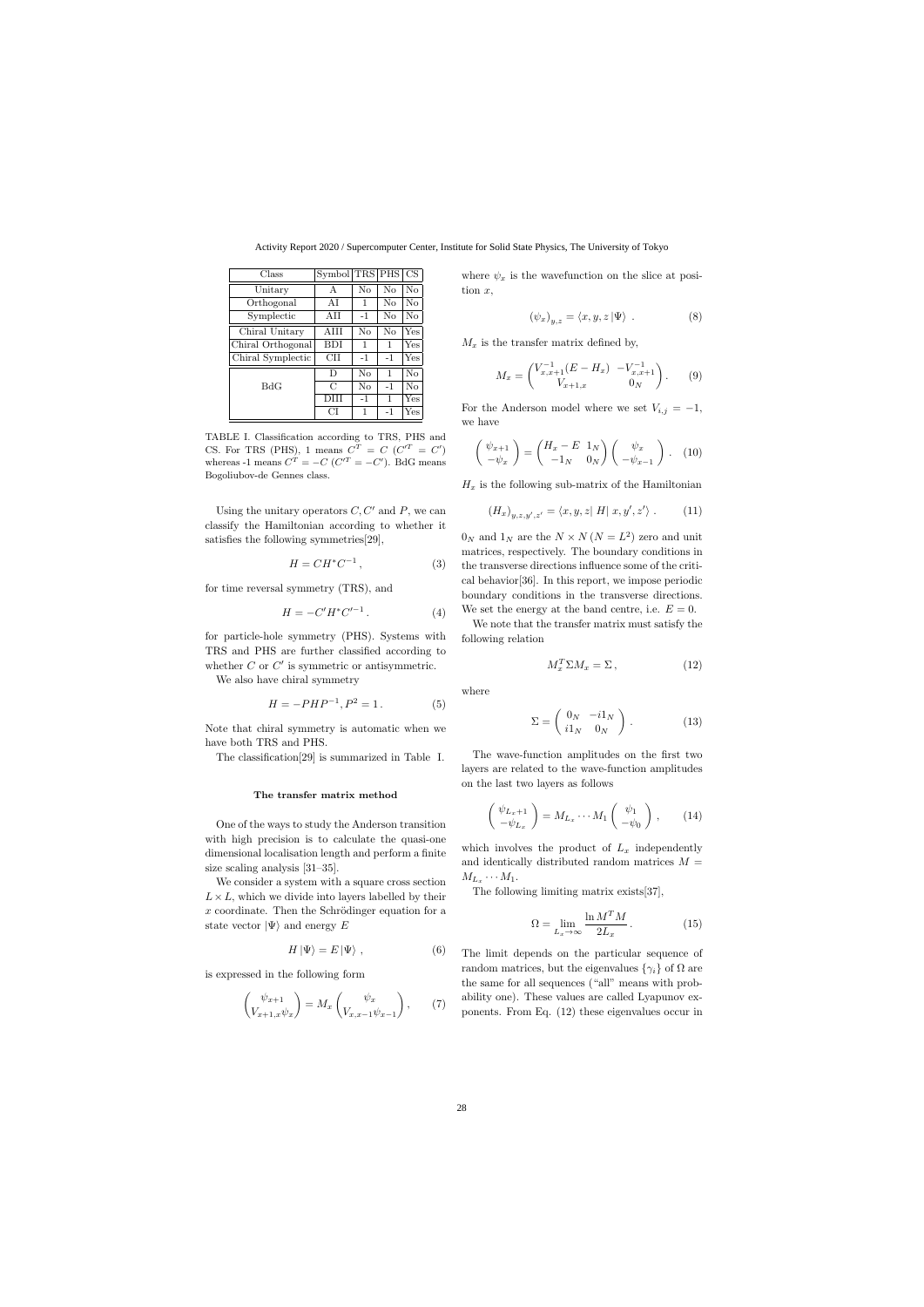pairs of opposite sign. It is usual to number them as follows

$$
\gamma_1 > \cdots > \gamma_N > \gamma_{N+1} = -\gamma_N > \cdots > \gamma_{2N} = -\gamma_1.
$$
\n(16)

This  $\pm$  symmetry can be derived from Eq. (12).

To estimate the Lyapunov exponents we start with a  $2N \times 2N$  orthogonal matrix, truncate the matrix product at a very large but finite  $L_x$ , and perform a QR decomposition of the result

$$
QR = MQ_0.
$$
 (17)

Here,  $Q_0$  and Q are a  $2N \times 2N$  orthogonal matrix and R is a  $2N \times 2N$  upper triangular matrix with positive diagonal elements. We then define

$$
\tilde{\gamma}_i = \frac{1}{L_x} \ln R_{i,i} \,. \tag{18}
$$

In the limit of infinite length

$$
\gamma_i = \lim_{L_x \to \infty} \tilde{\gamma}_i. \tag{19}
$$

For sufficiently large  $L_x$ , the  $\{\tilde{\gamma}_i\}$  may be used to estimate the Lyapunov exponents.

This method requires the simulation of a single very long sample. While this method has been employed very successfully in numerous simulations over the preceding decades, the calculations are inherently serial and do not allow us to take advantage of massively parallel computers.

### Parallel transfer matrix method

An alternative way is to simulate an ensemble of much shorter samples and consider an ensemble average. While for simplicity we consider cubes with  $L_x = L$ , the method is also applicable when  $L_x \neq L$ .

We note here that the matrix  $Q_0$  should be a  $2N \times 2N$  random matrix with orthogonal columns sampled from a probability distribution that is invariant under convolution with the transfer matrix distribution, i.e., with a distribution that is invariant under the operation[38]

$$
Q'R = M_x Q . \t\t(20)
$$

For such a distribution, it immediately follows that [39]

$$
\gamma_N = \langle \tilde{\gamma}_N \rangle \,, \tag{21}
$$

where  $\langle \cdots \rangle$  is the sample average. To generate such matrices, we have found that the following procedure works well. We start with  $Q_0$  given by the 2N-dimensional unit matrix,

$$
Q_0 = 1_{2N} \tag{22}
$$

and calculate

$$
Q'R = M_q \cdots M_1 Q_0. \tag{23}
$$

The matrix R is then discarded and we set  $Q_0 = Q'$ . This procedure is then repeated a sufficient number of times.

For a given  $L$ , we have found that, when a sufficient number of randomizing multiplications are performed, the distribution of  $\tilde{\gamma}_N$  becomes independent of the number of such multiplications[39]. We assess this by applying the Kolmogorov-Smirnov test to the data for  $\tilde{\gamma}_N$  with different numbers of randomizing multiplications. For sufficiently large number of randomizing multiplications we find that the Kolmogorov-Smirnov test is unable to distinguish the distribution of  $\tilde{\gamma}_N$ obtained[39].

### Fitting

Once we calculate  $\gamma_N$ , which is a function of the cross section size  $L$  and the strength of disorder  $W$ , we define

$$
\Gamma(W, L) = L\gamma \,,\tag{24}
$$

and assume the scaling form,

$$
\Gamma(W, L) = F(\phi_1, \phi_2, \phi_3, \cdots). \tag{25}
$$

Each scaling variable  $\phi_i$  on the right hand side has a power law dependence on L

$$
\phi_1 \equiv u_1(w)L^{1/\nu},
$$
  
\n
$$
\phi_2 \equiv u_2(w)L^{-y},
$$
  
\n
$$
\phi_3 \equiv u_3(w)L^{-y'},
$$
  
\n...

Here  $1/\nu$  ( $> 0$ ) is the scaling dimension of the relevant scaling variable and  $-y$  is the scaling dimension of the least irrelevant scaling variable;  $\cdots < -y' < -y < 0$ ).

In this report, we use the disorder strength  $W$  to tune the system through the transition. We denote the critical disorder where the transition occurs as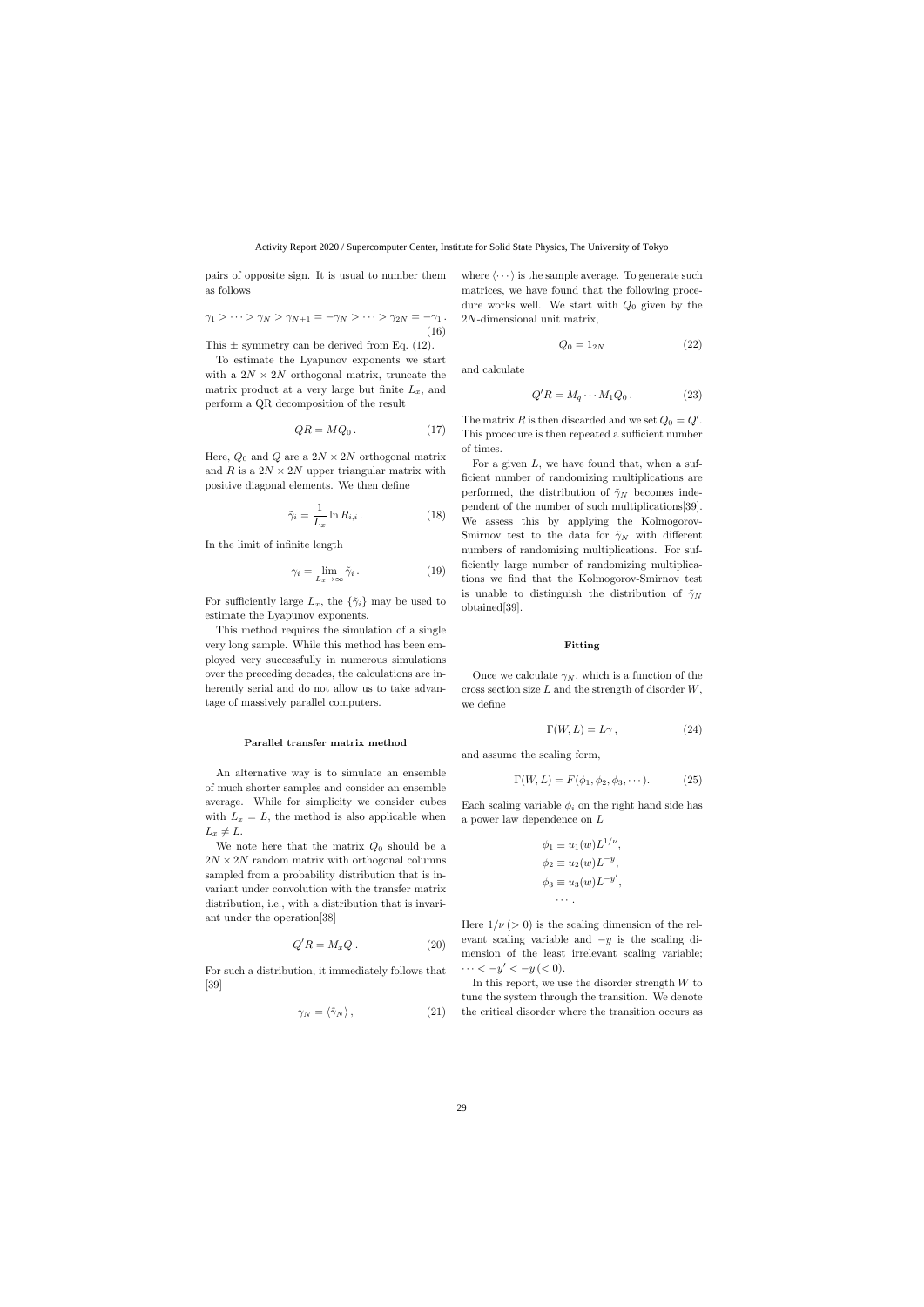$W_c$ . We define  $w \equiv (W - W_c)/W_c$ . The functions  $u_j(w)$   $(j = 1, 2, \dots)$  obey  $u_1(w = 0) = 0$  and  $u_j (w = 0) \neq 0 \ (j = 2, 3, \dots).$  When w is sufficiently small, the u's can be expanded in powers of  $\overline{w}$ 

$$
u_i(w) \equiv \sum_{j=0}^{m_i} b_{i,j} w^j
$$
 (26)

with  $i = 1, 2, \dots, b_{1,0} = 0$ , and  $b_{j,0} \neq 0$  (j =  $2, 3, \cdots$  [35, 40]. When the  $\phi$ 's are sufficiently small, the universal scaling function  $F$  can also be expanded[41]. We keep only the relevant scaling variable  $\phi_1$  and the least irrelevant scaling variable  $\phi_2$ , while assuming the other irrelevant scaling variables to be zero,  $\phi_3 = \cdots = 0$ . This should be reasonable for  $w$  sufficiently small and  $L$  sufficiently large. We expand F in terms of  $\phi_1$  and  $\phi_2$  as

$$
F = \sum_{j_1=0}^{n_1} \sum_{j_2=0}^{n_2} a_{j_1,j_2} \phi_1^{j_1} \phi_2^{j_2} . \tag{27}
$$

To remove the ambiguity of fitting parameters, we set  $a_{1,0} = a_{0,1} = 1$ . The parameter  $a_{0,0}$  is sometimes related to quantities of interest such as multifractal exponents[42], and we write it as  $\Gamma_c$ .

Whether the fit is plausible is determined by calculating the goodness of fit probability. When the fit is plausible, we check the stability of the fit against changes of the range of data being fitted and of the orders of the polynomial expansions. Fig. 1 shows an example of simulation data Γ and the results of the fitting.

The confidence intervals of the fitting parameters are determined by Monte Carlo simulations. From the fitting function  $F_i = F(W_i, L_i)$  for the *i*-th data  $(1 \leq i \leq N_D, N_D$  the number of data points), we produce an ensemble of synthetic data sets with  $\tilde{\Gamma}_i = F_i + \sigma_i$  where  $\sigma_i$  is a random number, the variance is the same as that of i-th data and the mean zero. By fitting the synthetic data sets  $\{\tilde{\Gamma}_i\}$ 's we obtain the distribution of the critical parameters such as  $W_c$  and  $\nu$ , and estimate their confidence intervals.

## NUMERICAL STUDIES OF THE ANDERSON TRANSITION

## Wigner-Dyson classes

For the Wigner-Dyson (WD) classes, neither the particle-hole (PHS) or chiral (CS) is present. There are 3 WD classes (see Table I). Using System B and simulating the Anderson and  $U(1)$  models, we have determined the critical exponents of the 3D orthogonal and unitary universality classes. The results are summarized in Fig. 1 and Table II.



(b) 3D class A

FIG. 1.  $\Gamma$  as a function of the disorder strength W for various cross section size L. (a) 3D class AI, where  $L =$ 12.18, 24, 32, 48 and 64.  $L = 96$  is underway using new System B. (b) 3D class A, where  $L = 4, 6, 8, 12, 16, 20$ and 24. In the delocalised (localised) phase, Γ decreases (increases) with  $L.$  (a) is taken from [39] and (b) from [43].

The calculation time is proportional to the time for the QR decomposition and the number of transfer matrix multiplications. The dimension of transfer matrix is proportional to  $L^{(d-1)}$ , hence QR decomposition takes time proportional to  $L^{3(d-1)}$ , d being the space dimension. In addition, to obtain the same precision for larger  $L$ , we need to increase the length  $L_x$  proportional to  $L$ . The calculation time, therefore, is proportional to  $L^{3d-2}$ . This rapid increase of calculation time for higher dimen-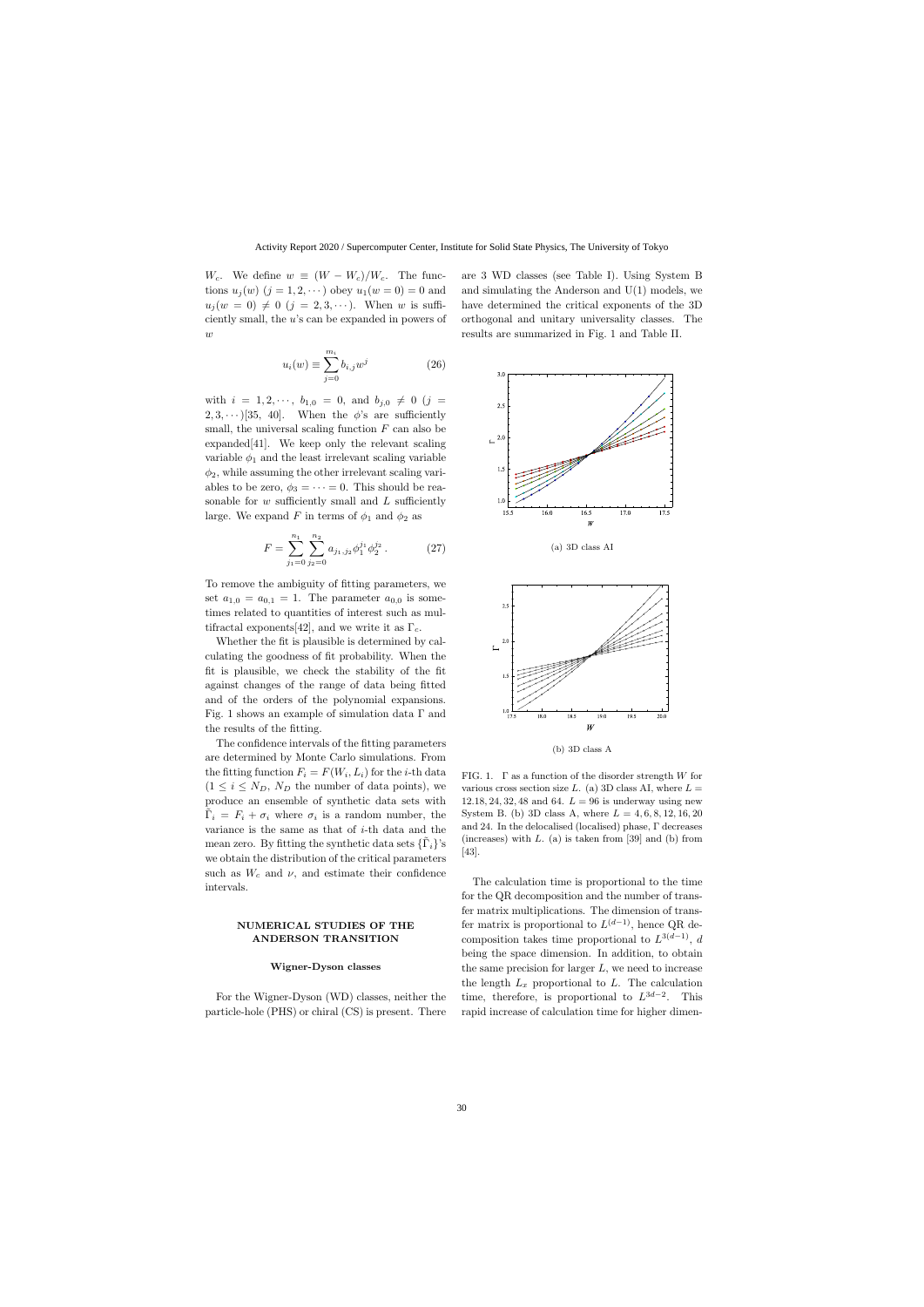| class $ \nu $ |                                                                                                                                                                                                     | $W_c$                                                                                                              | $ N_D N_P p $ -y |  |  |
|---------------|-----------------------------------------------------------------------------------------------------------------------------------------------------------------------------------------------------|--------------------------------------------------------------------------------------------------------------------|------------------|--|--|
|               | $3D \text{ AI} \left  1.572 \left[ 1.566, 1.577 \right] \right  1.7372 \left[ 1.7359, 1.7384 \right] \left  16.543 \left[ 16.541, 16.545 \right] \right  117 \left  7 \right  \left  0.5 \right  -$ |                                                                                                                    |                  |  |  |
|               | $ 3D A   1.443[1.437, 1.449]   1.805[1.803, 1.808]$                                                                                                                                                 | $\vert 1.805 \vert 1.803, 1.808 \vert$ $\vert 171 \vert 10 \vert 0.4 \vert 0.4 \vert 0.3.1 \vert 0.3.9, 2.4 \vert$ |                  |  |  |

TABLE II. Results of the finite size scaling fits. Numbers are taken from Refs. [39, 43]. The systems sizes are  $L = 24, 32, 48$  and 64 for 3D orthogonal class (Anderson model, class AI), whereas they are  $L = 4, 6, 8, 12, 16, 20$ and 24 for 3D unitary class (U(1) model, class A). The precision is expressed by 95% confidence intervals,  $N_D$ is the number of data points,  $N_P$  the number of fitting parameters, and p the goodness of fit probability. For the 3D orthogonal case, irrelevant scaling variables are not necessary. This is because we use only  $L \geq 24$  where corrections to scaling are smaller than the precision of the data [35].

sion, at first sight, gives the impression that higher dimensional simulation is almost impossible. However, the corrections to scaling are smaller in higher dimensions, and the critical behavior in dimensions higher than three has also been studied [43–45]. On the other hand, the critical behavior of the quantum Hall transition, which occurs in two dimensions, is still controversial due to the very slowly converging corrections to scaling[46].

### Distribution of Kondo temperature

At the critical point, eigenstates exhibit multifractality. This is reflected in the fluctuations of the local density of states. As a result, when we consider magnetic impurities, the Kondo temperature  $T_K$  has a broad distribution. It has been predicted that the distribution of  $T_K$  has a power law tail at small  $T_K$  with a universal exponent whose value is related to the multifractal exponent  $\eta$  [47]. Using the kernel polynomial method [48], we calculated the local density of states at the Anderson transition, and determined the distribution of  $T_K$ . The massively parallel calculations on System B enabled us to reach the small  $T_K$  needed to check the analytic prediction [49]. Experimental verification may be possible by comparing with measurements of the temperature dependence of the magnetic susceptibility.

### Beyond the Wigner-Dyson classes

Systems with CS/PHS symmetries have attracted much attention recently, because many of them are topological insulators or topological superconductors[29]. We note that these unconventional universality classes, i.e. classes other than Wigner-Dyson, are realized only at  $E = 0$ .

One way to realize a model with chiral symmetry

is to set all the orbital energies  $E_i = 0$ , and consider random hopping,  $V_{i,j}$ . Setting  $E = 0$ , we may then vary the strength of the randomness of the hopping and study the Anderson transition. This approach, however, has proven to be difficult to handle numerically because an unphysically large disorder in the hopping is needed to cause an Anderson transition[50].

Fixing the hopping and changing the diagonal disorder is easier for numerical calculations. This can be realized by considering, for example, the following Hamiltonian, which corresponds to 3D class CI (see Table I). It is a two-orbital cubic lattice model,

$$
\mathcal{H} \equiv \sum_{i,j} \sum_{d,d'} |i,d\rangle [\mathbb{H}]_{(i,d|j,d')} \langle j,d'|
$$
\n
$$
= \sum_{i} \left\{ (E_i + \Delta) (|i,a\rangle \langle i,a| - |i,b\rangle \langle i,b|) + t_{\parallel} (|i,a\rangle \langle i,b| + |i,b\rangle \langle i,a|) + t_{\perp} \sum_{\mu=x,y} \sum_{d=a,b} (|i+e_{\mu},d\rangle + |i-e_{\mu},d\rangle) \langle i,d| + t'_{\parallel} (|i+e_z,a\rangle \langle i,a| - |i+e_z,b\rangle \langle i,b| + \text{h.c.}) \right\}.
$$
\n(28)

Here  $d, d' = a, b$  denotes the orbital index,  $i \equiv$  $(i_x, i_y, i_z)$  with  $e_x = (1, 0, 0), e_y = (0, 1, 0)$  and  $e_z = (0, 0, 1)$  is the site index on the 3D cubic lattice. The orbital energies at two different lattice sites have no correlation;  $\overline{E_i E_j} = \delta_{i,j} W^2 / 12$ . The model has a particle-hole symmetry ( $\mathbb{P}\mathbb{HP}^{-1}$  =  $-$  H) as well as the time-reversal symmetry ( $H^*$  = **H**) with  $[\mathbb{P}]_{(i,d|j,d')} \equiv (-1)^{i_x+i_y} \delta_{i,j} [\sigma_y]_{d,d'}$  with the 2 by 2 Pauli matrices,  $\sigma_x$ ,  $\sigma_y$  and  $\sigma_z$ . Since  $\mathbb{P}^{\mathrm{T}}$  =  $-\mathbb{P}$ , the Hamiltonian has a set of doubly degenerate real-valued eigenstates at zero energy, which results in the degeneracy of the Lyapunov exponents at  $E = 0$ ; the degeneracy is protected by the particle-hole symmetry. For simplicity, we set  $\Delta = t_{\parallel} = t'_{\parallel} = t_{\perp} = 1$ . As in the previ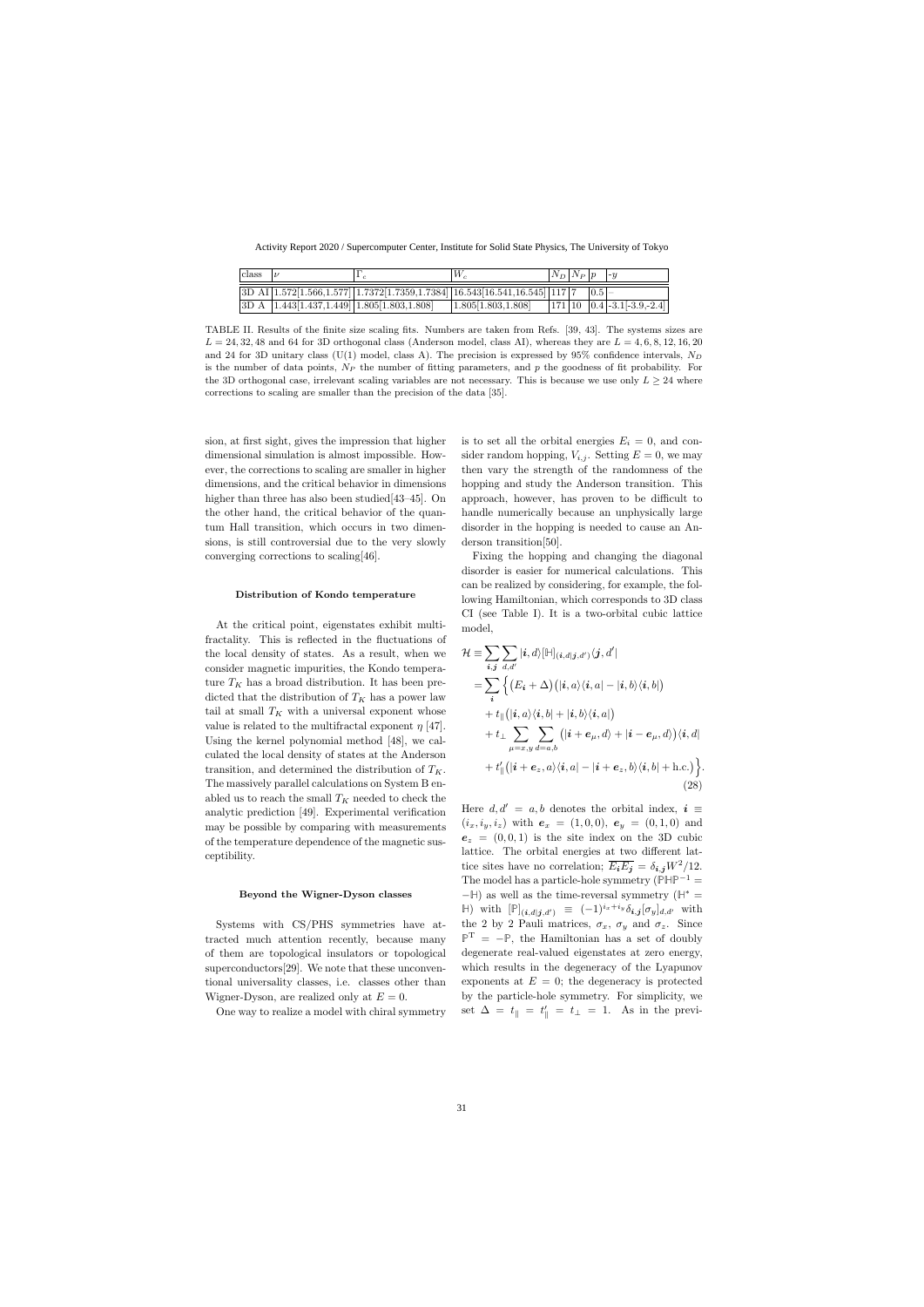ous subsection, the localisation length of the zeroenergy eigenstates along the z-direction  $(\lambda_z)$  is calculated via the transfer matrix method. The periodic boundary condition is imposed along  $x$  and  $y$ directions. The density of states (DOS) of **H** with finite disorder strength  $W$  is calculated in terms of kernel polynomial expansion (KPE) method [48]. Due to the particle-hole symmetry, the calculated DOS is symmetric about  $E = 0$ , while the DOS at  $E = 0$  remains finite at the critical point [51]. The exponent of 3D class CI thus estimated is  $\nu = 1.16 \pm 0.02$ .

We can construct a similar Hamiltonian for the 3D class BDI, which is a model for disordered nodal-line Weyl semimetal [51].

## SUMMARY AND CONCLUDING REMARKS

### phase diagram

In this review, we focused on the Anderson transition at  $E = 0$  (center of the band). Once we know the critical disorder  $W_c \approx 16.54$  at  $E = 0$ (see Table II), we can prepare thousands of delocalised  $(W < W_c)$  and localised  $(W > W_c)$  wave functions. Then we can let a convolutional neural network (CNN) learn the features of these wave functions[52, 53], and draw the phase diagram in  $W - E$  parameter plane[54, 55].

Fig.  $2(a)$  is an example. We take the training regions indicated by the arrows in Fig. 2(a), and let the neural network calculate the probability that the states are delocalised in the rest of the parameter region. We can also draw the phase diagram for quantum percolation, where sites are present with probability p and absent with probability  $1 - p$ , and all the orbital energies are set to zero,  $E_i = 0$ . From the training in the Anderson model where the transfer matrix method is applicable, we can draw the phase diagram for the quantum percolation problem where the transfer matrix method is not applicable. Fig. 2(b) is the phase diagram for the quantum percolation problem drawn by the neural network trained using the Anderson model.

## Beyond Hermitian classes

The symmetry classification according to TRS and PHS can be extended to non-Hermitian (NH)



FIG. 2. Phase diagram of 3D Anderson transitions. (a) is for Anderson model. The green arrows in (a) indicate the regions where the CNN is trained, whereas the white dashed line and crosses indicate the phase boundary estimated by other methods [56, 57]. (b) is for site-type quantum percolation. The white dashed line is from the estimates by Ref.[58], whereas the green horizontal dashed line indicates the classical percolation threshold. Taken from Refs.[54, 55].

systems [59]. For example, for TRS for Hermitian systems we have  $H = CH^*C^{-1} = CH^TC^{-1}$ [Eq. (3)], but for non-Hermitian systems there are two possibilities,

$$
H = CH^*C^{-1}, H = CH^TC^{-1}.
$$
 (29)

The latter symmetry is straightforwardly realized for the Anderson model [Eq. (1)] by making the orbital energies  $E_j$  random complex numbers. We then have  $H = H^T$  but  $H \neq H^*$ . The system is called NH class AI<sup>†</sup>. Making the  $E_j$  complex in the U(1) model realizes NH class A. The critical behaviors have been shown to be different from the Hermitian classes AI and A[60, 61] via the finite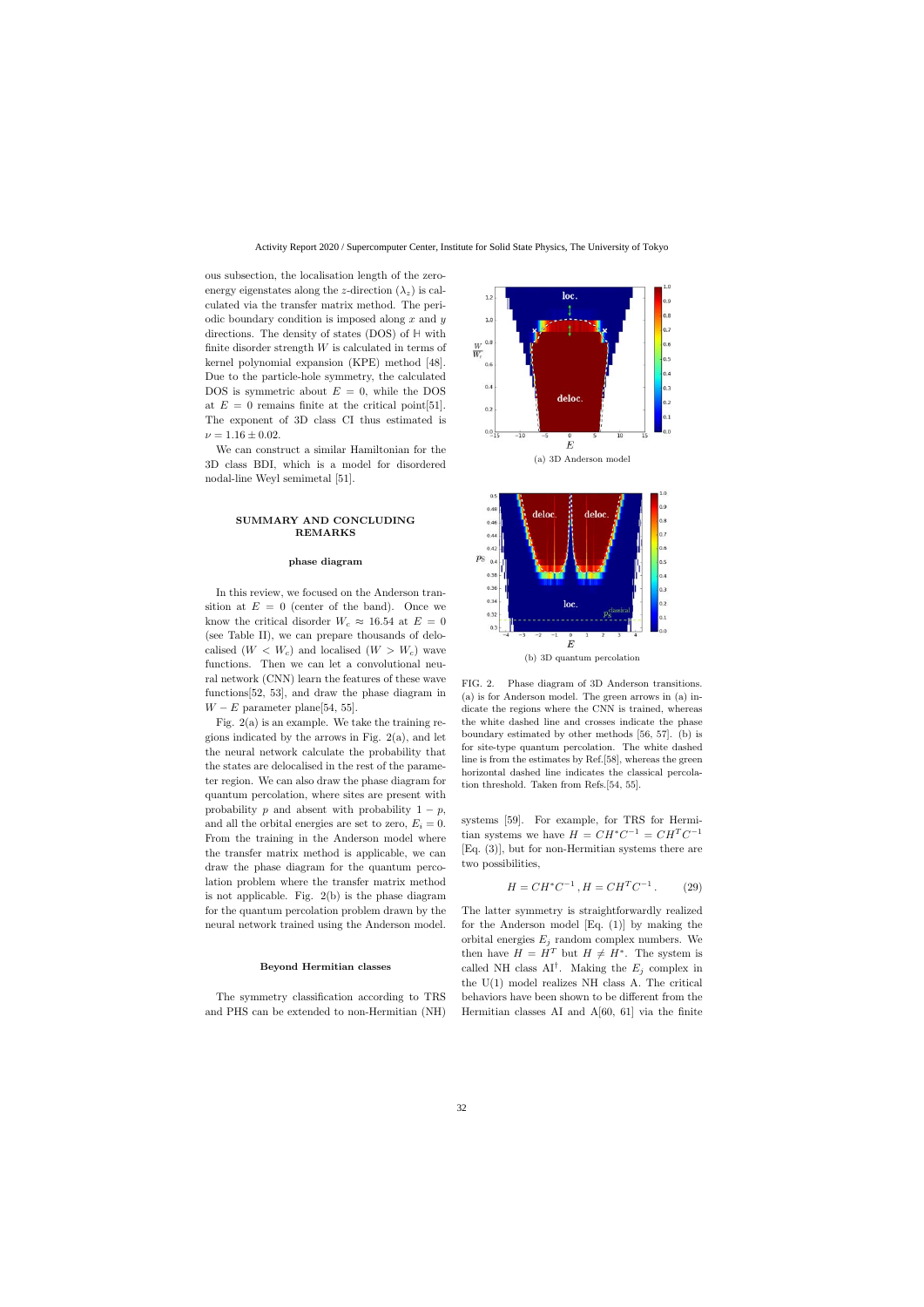size scaling analyses.

These two classes are only a part of the 38 symmetry classes[59] in non-Hermitian disordered systems. The critical behavior for these classes is an interesting topic left for the future.

#### Density of states scaling

So far, we have discussed the Anderson transition. There are other transitions in the same symmetry classes. For example, the semimetal to metal transition[62] occurs in 3D Dirac and Weyl systems, where the systems remains semimetal up to certain strength of disorder, then undergoes semimetal to metal transition. (Further increase of disorder leads to an Anderson transition.) Though the symmetry classes are AII (Dirac) and A (Weyl), the critical behaviors described by the scaling of the density of states[63, 64] is different from the Anderson transition, i.e., both the exponent  $\nu$  and the dynamical exponent z differ from those of the Anderson transition in the same symmetry class and dimensionality.

### Experiments

Interpreting the critical behavior found experimentally in doped semiconductors remains difficult because the role of the electron-electron interaction, which may be relevant in the renormalisation group sense, is not well understood. In experiments, the critical exponent s, which describes how the zero temperature conductivity vanishes as the critical point is approached from the metallic side, is measured. This exponent is related to the critical exponent  $\nu$  by Wegner's relation  $s = (d-2)\nu[19]$ . As yet there is no agreement between theory and experiment and understanding the critical behaviour at the metal-insulator transition in doped semiconductors remains an open problem[65, 66].

The quantum kicked rotor with suitable quasiperiodic modulation exhibits an Anderson transition in the the same universality class as that in Anderson's model of localisation in 3D. This experimental realisation of the quantum kicked rotor has provided an alternative avenue for experimental investigation of the Anderson transition.[13–15]. The value  $\nu = 1.63 \pm 005$  [15] found in these experiments agrees well with our numerical estimate.

Light waves [3, 4, 7–9] and acoustic waves [10– 12] also localize and interaction effects play less of a role. For small loss, such systems are described by the 3D class AI. When the loss is not negligible, the system might show the critical behavior in 3D class AI† . Quantitative studies and detailed comparisons between theory and experiment are interesting topics left for the future.

Acknowledgement The work was partly supported by JSPS KAKENHI Grants 19H00658.

- [1] P. W. Anderson, Absence of diffusion in certain random lattices, Phys. Rev. 109, 1492 (1958).
- [2] E. Abrahams, ed., 50 Years of Anderson Localization (World Scientific Publishing Company, 2010).
- [3] S. John, Strong localization of photons in certain disordered dielectric superlattices, Phys. Rev. Lett. 58, 2486 (1987).
- [4] D. S. Wiersma, P. Bartolini, A. Lagendijk, and R. Righini, Localization of light in a disordered medium, Nature 390, 671 (1997).
- [5] M. Segev, Y. Silberberg, and D. N. Christodoulides, Anderson localization of light, Nature Photonics 7, 197 (2013).
- [6] A. Mafi, Transverse anderson localization of light: a tutorial, Advances in Optics and Photonics 7, 459 (2015).
- [7] T. Schwartz, G. Bartal, S. Fishman, and M. Segev, Transport and anderson localization in disordered two-dimensional photonic lattices, Nature 446, 52 (2007).
- [8] S. E. Skipetrov and I. M. Sokolov, Magnetic-fielddriven localization of light in a cold-atom gas, Phys. Rev. Lett. 114, 053902 (2015).
- [9] S. E. Skipetrov, Localization transition for light scattering by cold atoms in an external magnetic field, Phys. Rev. Lett. 121, 093601 (2018).
- [10] T. R. Kirkpatrick, Localization of acoustic waves, Phys. Rev. B 31, 5746 (1985).
- [11] R. Weaver, Anderson localization of ultrasound, Wave Motion 12, 129 (1990).
- [12] H. Hu, A. Strybulevych, J. H. Page, S. E. Skipetrov, and B. A. van Tiggelen, Localization of ultrasound in a three-dimensional elastic network, Nature Physics 4, 945 (2008).
- [13] J. Chabé, G. Lemarié, B. Grémaud, D. Delande, P. Szriftgiser, and J. C. Garreau, Experimental observation of the anderson metal-insulator transition with atomic matter waves, Phys. Rev. Lett. 101, 255702 (2008).
- [14] G. Lemarié, J. Chabé, P. Szriftgiser, J. C. Garreau, B. Grémaud, and D. Delande, Observation of the anderson metal-insulator transition with atomic matter waves: Theory and experiment, Phys. Rev. A 80, 043626 (2009).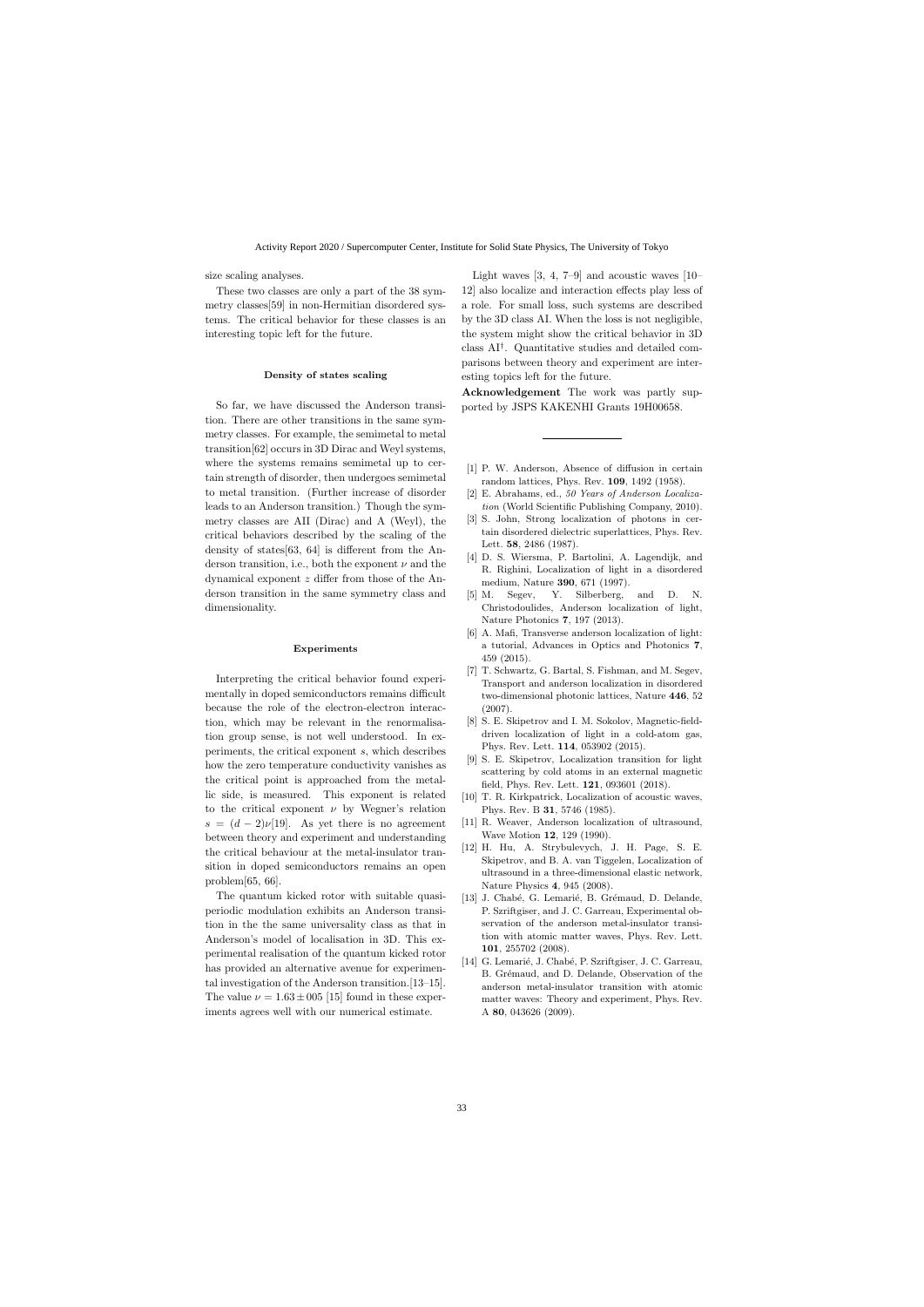- [15] M. Lopez, J.-F. Clément, P. Szriftgiser, J. C. Garreau, and D. Delande, Experimental test of universality of the anderson transition, Phys. Rev. Lett. 108, 095701 (2012).
- [16] J. Billy, V. Josse, Z. Zuo, A. Bernard, B. Hambrecht, P. Lugan, D. Clément, L. Sanchez-Palencia, P. Bouyer, and A. Aspect, Direct observation of anderson localization of matter waves in a controlled disorder, Nature 453, 891 (2008).
- [17] G. Modugno, Anderson localization in bose–einstein condensates, Reports on Progress in Physics 73, 102401 (2010).
- [18] L. Sanchez-Palencia, D. Clément, P. Lugan, P. Bouyer, and A. Aspect, Disorder-induced trapping versus anderson localization in bose–einstein condensates expanding in disordered potentials, New Journal of Physics 10, 10.1088/1367- 2630/10/4/045019 (2008).
- [19] F. J. Wegner, Electrons in disordered systems. scaling near the mobility edge, Zeitschrift fur Physik B 25, 327 (1976).
- [20] E. Abrahams, P. W. Anderson, D. C. Licciardello, and T. V. Ramakrishnan, Scaling theory of localization: Absence of quantum diffusion in two dimensions, Phys. Rev. Lett. 42, 673 (1979).
- [21] K. B. Effetov, A. I. Larkin, and D. E. Khmel'nitsukii, Soviet Phys. JETP 52, 568 (1980).
- [22] S. Hikami, A. I. Larkin, and Y. Nagaoka, Spinorbit interaction and magnetoresistance in the two dimensional random system, Progress of Theoretical Physics 63, 707 (1980).
- [23] S. Hikami, Anderson localization in a nonlinear- $\sigma$ -model representation, Phys. Rev. B 24, 2671 (1981).
- [24] E. P. Wigner, On the statistical distribution of the widths and spacings of nuclear resonance levels, Mathematical Proceedings of the Cambridge Philosophical Society 47, 790–798 (1951).
- [25] F. J. Dyson, Threefold way algebraic structure of symmetry groups and ensembles in quantum mechanics, Journal of Mathematical Physics 3, 1199 (1962).
- [26] R. Gade and F. Wegner, The  $n = 0$  replica limit of  $u(n)$  and  $u(n)so(n)$  models, Nuclear Physics B 360, 213 (1991).
- [27] R. Gade, Anderson localization for sublattice models, Nuclear Physics B 398, 499 (1993).
- [28] A. Altland and M. R. Zirnbauer, Nonstandard symmetry classes in mesoscopic normalsuperconducting hybrid structures, Phys. Rev. B 55, 1142 (1997).
- [29] A. P. Schnyder, S. Ryu, A. Furusaki, and A. W. W. Ludwig, Classification of topological insulators and superconductors in three spatial dimensions, Phys. Rev. B 78, 195125 (2008).
- [30] A. Kitaev, Periodic table for topological insulators and superconductors, AIP Conference Proceedings 1134, 22 (2009).
- [31] A. MacKinnon and B. Kramer, One-parameter

scaling of localization length and conductance in disordered systems, Phys. Rev. Lett. 47, 1546 (1981).

- [32] A. MacKinnon and B. Kramer, The scaling theory of electrons in disordered solids: Additional numerical results, Zeitschrift für Physik B Condensed Matter 53, 1 (1983).
- [33] J.-L. Pichard and G. Sarma, Finite size scaling approach to anderson localization, J. Phys. C: Solid State Phys. C14, L127 (1981).
- [34] B. Kramer and A. MacKinnon, Localization: theory and experiment, Reports on Progress in Physics 56, 1469 (1993).
- [35] K. Slevin and T. Ohtsuki, Critical exponent for the anderson transition in the three-dimensional orthogonal universality class, New Journal of Physics 16, 015012 (2014).
- [36] K. Slevin, T. Ohtsuki, and T. Kawarabayashi, Topology dependent quantities at the anderson transition, Phys. Rev. Lett. 84, 3915 (2000).
- [37] V. I. Oseledec, A multiplicative ergodic theorem. characteristic ljapunov, exponents of dynamical systems, Trans. Moscow Math. Soc. 19, 197 (1968).
- [38] K. Slevin, Y. Asada, and L. I. Deych, Fluctuations of the lyapunov exponent in two-dimensional disordered systems, Phys. Rev. B 70, 054201 (2004).
- [39] K. Slevin and T. Ohtsuki, Critical exponent of the anderson transition using massively parallel supercomputing, Journal of the Physical Society of Japan 87, 094703 (2018), https://doi.org/10.7566/JPSJ.87.094703.
- [40] K. Slevin and T. Ohtsuki, Corrections to scaling at the anderson transition, Phys. Rev. Lett. 82, 382 (1999).
- [41] K. Binder, Critical properties from monte carlo coarse graining and renormalization, Phys. Rev. Lett. 47, 693 (1981).
- [42] M. Janssen, Statistics and scaling in disordered mesoscopic electron systems, Physics Reports 295, 1 (1998).
- [43] K. Slevin and T. Ohtsuki, Estimate of the critical exponent of the anderson transition in the three and four-dimensional unitary universality classes, Journal of the Physical Society of Japan 85, 104712 (2016).
- [44] A. M. García-García and E. Cuevas, Dimensional dependence of the metal-insulator transition, Phys. Rev. B 75, 174203 (2007).
- [45] Y. Ueoka and K. Slevin, Dimensional dependence of critical exponent of the anderson transition in the orthogonal universality class, Journal of the Physical Society of Japan 83, 084711 (2014), http://dx.doi.org/10.7566/JPSJ.83.084711.
- [46] K. Slevin and T. Ohtsuki, Critical exponent for the quantum hall transition, Phys. Rev. B 80, 041304 (2009).
- [47] S. Kettemann, E. R. Mucciolo, I. Varga, and K. Slevin, Kondo-anderson transitions, Phys. Rev. B 85, 115112 (2012).